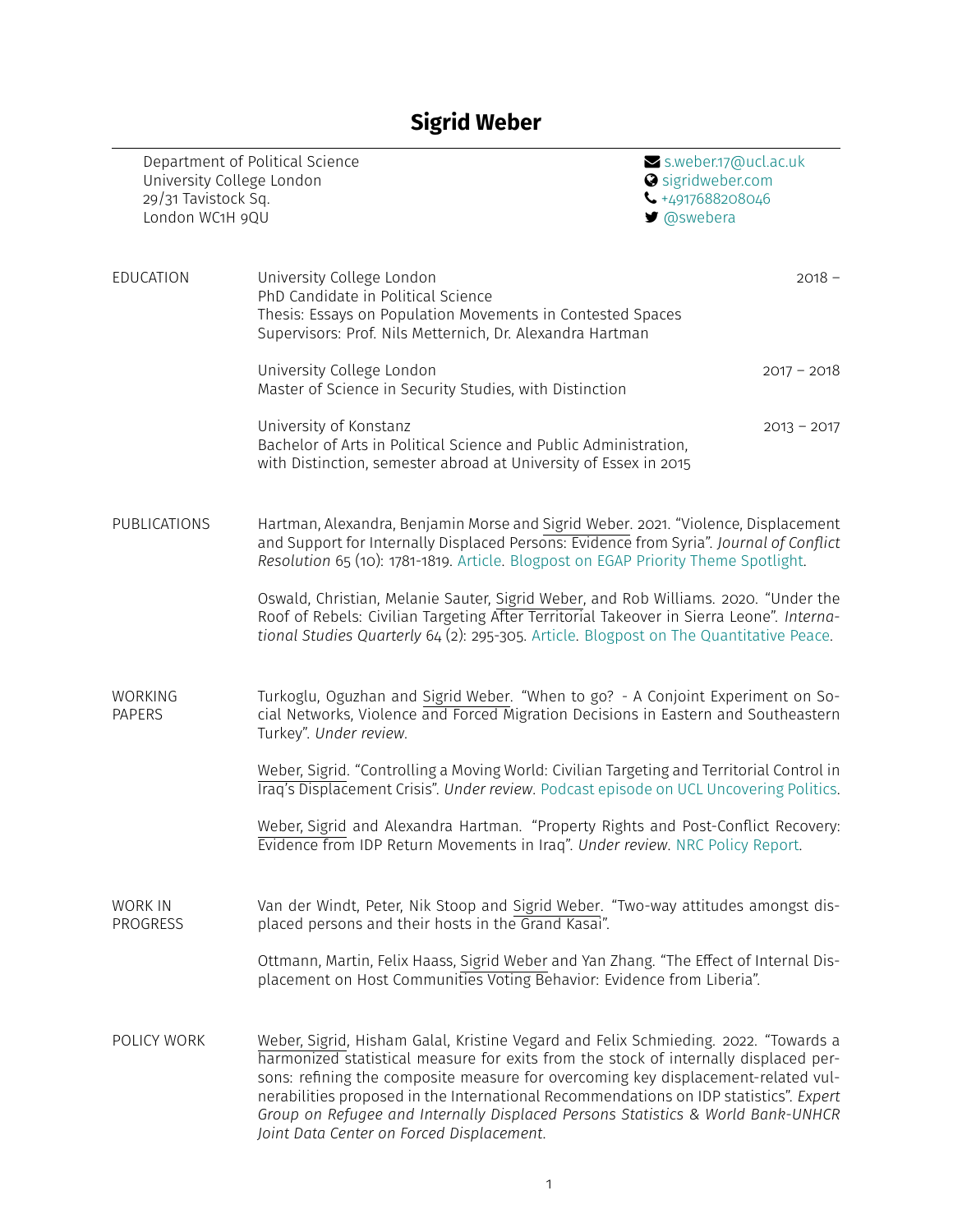|                           | Hartman, Alexandra, Sigrid Weber, Yelin Han, Thein Zaw Oo, Afke Jager. 2022. "Lead-<br>ership Development and Social Cohesion in Marginalized Communities in Myanmar:<br>An Impact Evaluation Approach with TLP Candidates". Innovations for Poverty Action<br>Myanmar. |                          |
|---------------------------|-------------------------------------------------------------------------------------------------------------------------------------------------------------------------------------------------------------------------------------------------------------------------|--------------------------|
| TEACHING                  | Guest Lecture at University College London<br>- Lecture on "Making official statistics on the number (and wellbeing) of IDPs"<br>in Migration, Politics and Policy (UG)                                                                                                 | 2021                     |
|                           | Teaching Assistant at University College London                                                                                                                                                                                                                         |                          |
|                           | - Causal Analysis for Q-Step (UG)<br>- International Security (UG)                                                                                                                                                                                                      | 2021<br>2019/20          |
|                           | Workshop convenor at University College London<br>- Data Manipulation in R (PG)                                                                                                                                                                                         | $2019 - 2021$            |
|                           | Teaching Assistant at University of Konstanz                                                                                                                                                                                                                            |                          |
|                           | - International Relations and European Integration (UG)<br>- Introduction to Policy Analysis (UG)                                                                                                                                                                       | 2016/17<br>2016/17       |
|                           | - Introduction to Comparative Politics (UG)                                                                                                                                                                                                                             | 2016                     |
|                           | - Methods of Empirical Social Science Research (UG)                                                                                                                                                                                                                     | 2014/15                  |
| <b>WORK</b><br>EXPERIENCE | Consultant (previously Intern), World Bank-UNHCR Joint Data Center on<br>Forced Displacement                                                                                                                                                                            | $2020 -$                 |
|                           | Research Assistant, "EGAP-Metaketa III: Natural Resource Governance<br>Project: Monitoring and Managing Forest Resources in Liberia",<br>for Alexandra Hartman, Cyrus Samii, Darin Christensen                                                                          | 2019                     |
|                           | Administrative Assistant (previously Intern), International Court of Justice                                                                                                                                                                                            | 2017                     |
|                           | Intern, Representation of the State Baden-Württemberg in Berlin                                                                                                                                                                                                         | 2016                     |
|                           | Intern, Office of a Member of the European Parliament<br>Student Assistant, Department of Economics at University of Konstanz                                                                                                                                           | 2015<br>$2014 - 2015$    |
| INVITED TALKS,            | Jan Tinbergen European Peace Science Conference 2022                                                                                                                                                                                                                    | Accepted                 |
| CONFERENCES &             | Midwest Political Science Association Annual Conference                                                                                                                                                                                                                 | 2022                     |
| <b>WORKSHOPS</b>          | Annual Conference of the German Association for Peace and Conflict Studies                                                                                                                                                                                              | 2022                     |
|                           | Hertie School's International Security Research Colloquium (Invited talk)<br>American Association of Geographers' Annual Meeting                                                                                                                                        | 2022<br>2022             |
|                           | Annual workshop of the Households in Conflict Network                                                                                                                                                                                                                   | 2021                     |
|                           | Conflict Dynamics Workshop, Nuffield College, Oxford University                                                                                                                                                                                                         | 2019, 2020               |
|                           | State-Citizen Interactions during and after violence                                                                                                                                                                                                                    | 2019                     |
|                           | UCL Global Governance Institute<br>Annual Meeting of the Conflict Research Society                                                                                                                                                                                      |                          |
|                           | Annual Conflict & Change PhD workshop<br>UCL Conflict & Change Cluster                                                                                                                                                                                                  | 2019<br>2019, 2020, 2022 |
| GRADUATE-LEVEL            | Empirical Implications of Theoretical Models Summer Institute                                                                                                                                                                                                           | 2021                     |
| METHODS TRAINING          | Essex Summer School in Machine Learning and Agent-based modelling                                                                                                                                                                                                       | 2019                     |
|                           | Zurich Summer School for Women in Political Methodology<br>Spatial Interaction Models (National Centre for Research Methods)                                                                                                                                            | 2019<br>2019             |
|                           | Spatial Data and Using R as a GIS (National Centre for Research Methods)                                                                                                                                                                                                | 2019                     |